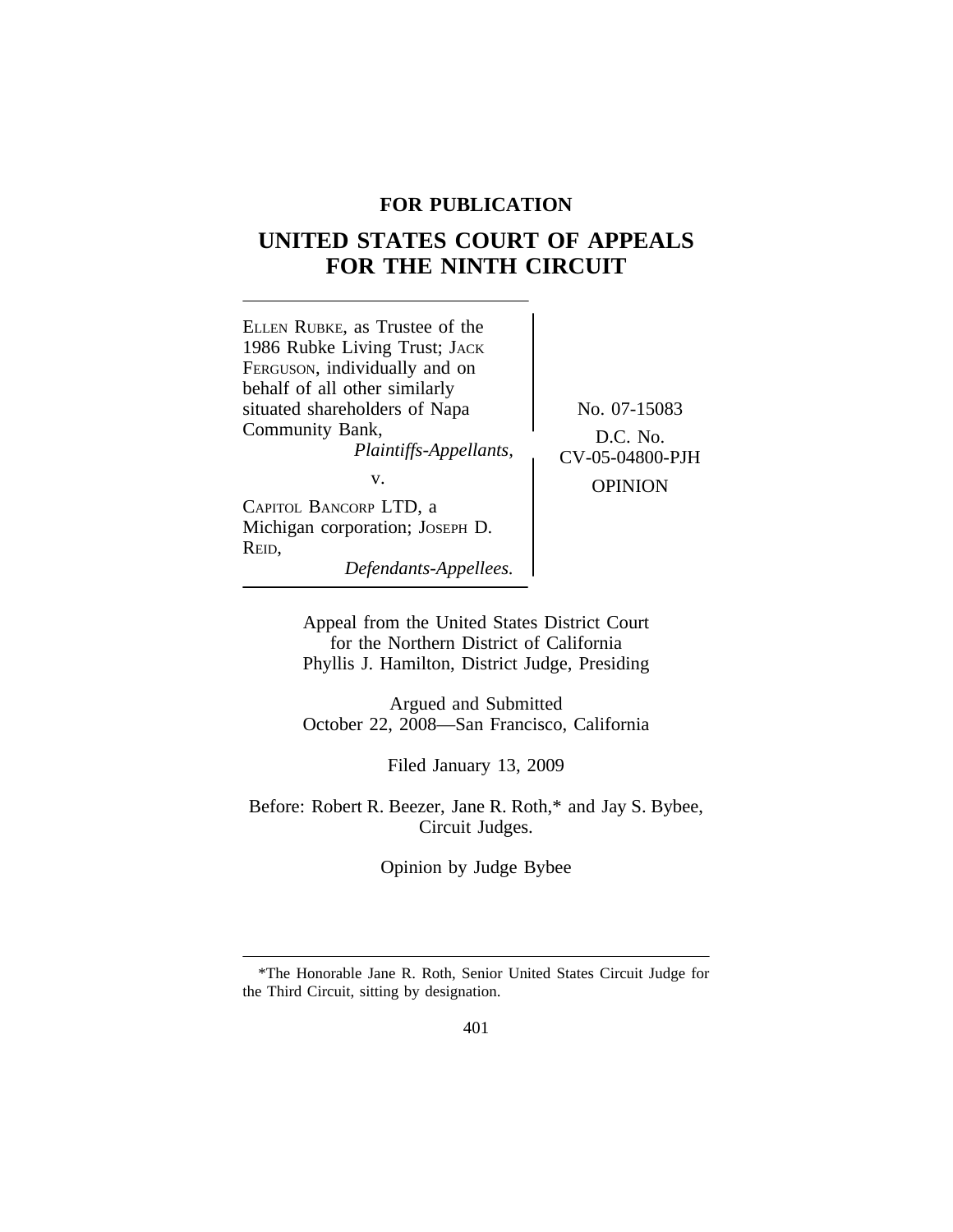# **COUNSEL**

James V. Weixel, Jr., San Francisco, California; George S. Trevor, Corte Madera, California; John F. Friedemann and Kyle M. Fisher, Friedemann Goldberg LLP, Santa Rosa, California, for the plaintiffs-appellants.

Bruce A. Ericson, Kevin M. Fong, and Andrew D. Lanphere, Pillsbury Winthrop Shaw Pittman LLP, San Francisco, California, for the defendants-appellees.

## **OPINION**

BYBEE, Circuit Judge:

Ellen Rubke, as Trustee of the 1986 Rubke Living Trust, and Jack Ferguson, individually and on behalf of other similarly situated minority shareholders of Napa Community Bank, appeal the district court's dismissal of their First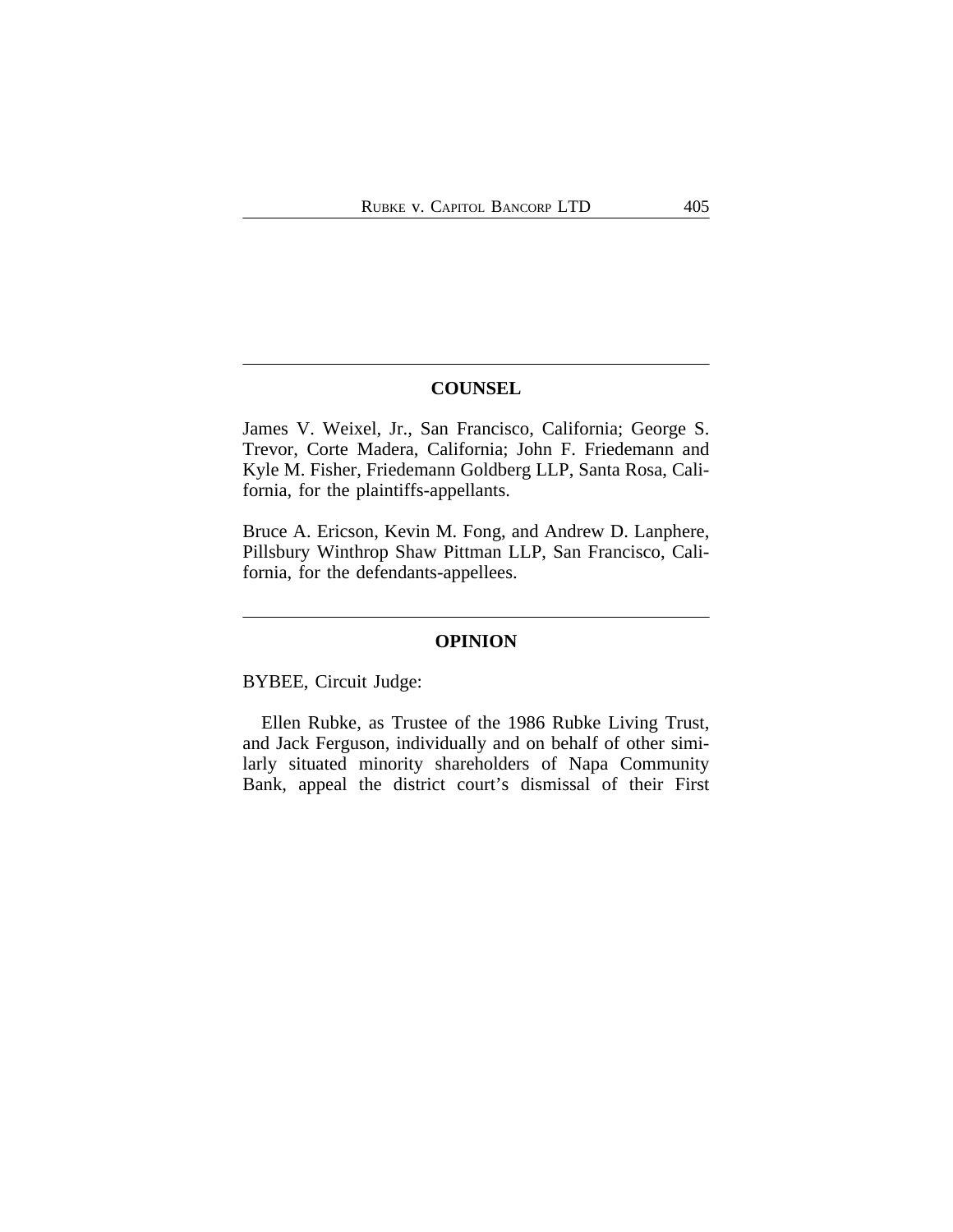Amended Complaint, which alleges that Capital Bancorp, Ltd. and its CEO and Chairman Joseph Reid violated section 11 of the Securities Act of 1933 and sections 10(b) and 14(e) of the Securities Exchange Act of 1934. They argue that the district court erred in dismissing their section 11 claims for failure to meet the pleading standards of Federal Rule of Civil Procedure  $9(b)$  and in dismissing their section  $10(b)$  and  $14(e)$ claims for failure to meet the pleading standards of the Private Securities Litigation Reform Act of 1995. For the reasons discussed below, we conclude that the district court did not commit reversible error in either regard and affirm the dismissal of the plaintiffs' First Amended Complaint with prejudice.

I

Capitol Bancorp, Ltd. ("Capitol") is a bank holding company that uses an unusual business model to create and control small community banks. Capitol begins its process by soliciting investors in a proposed bank's community to provide capital in exchange for common stock in the bank. In this initial stock offering, Capitol informs potential investors that it will buy approximately 51% of the community bank's common stock and will thus be the controlling shareholder in the bank. It also warns these investors that there will likely be no public market for the bank's stock. Capitol does indicate, however, that it may buy out the investors around the third anniversary of the bank's opening—usually for a price equivalent to the book value of the common stock plus a 50% premium. Capitol provides administrative and other services to the bank (albeit not necessarily at competitive prices), but community members comprise the bank's board of directors and have general autonomy to set pricing and make other strategic decisions.

In November 2001, consistent with this basic business model, Capitol solicited investors in California's Napa region to purchase common shares of Napa Community Bank ("NCB"). Capitol also formed a holding company—First Cal-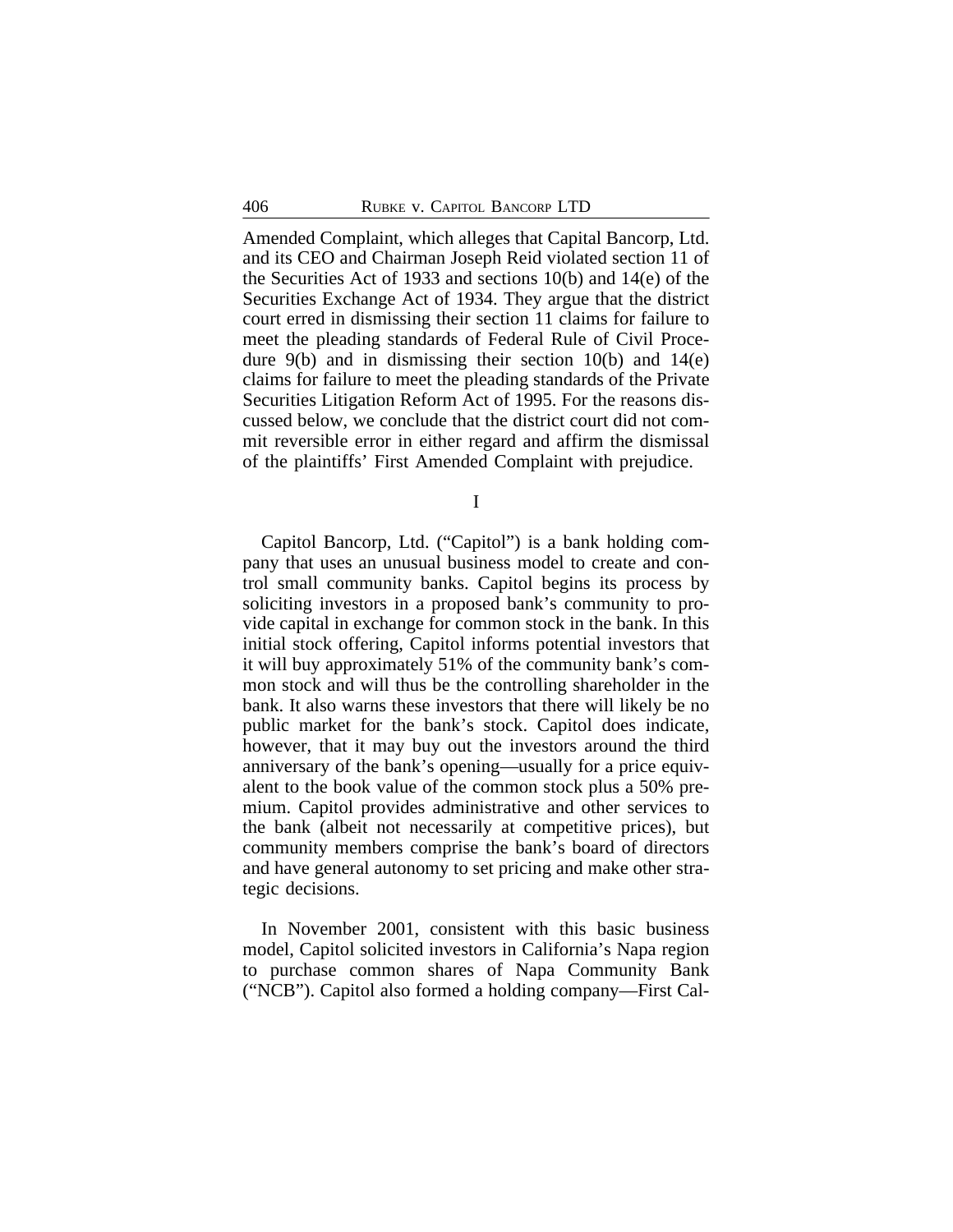ifornia Northern—whose primary function was to own a controlling share of NCB. Capitol then solicited separate investors in First California Northern and bought a controlling stake in that company. First California Northern thereafter bought 51% of NCB's common stock, and community investors, including Rubke and Ferguson, purchased the remaining 49%. NCB began operating in March 2002, and was quite successful.

In May 2004, Capitol began a share exchange offering for First California Northern. This exchange offer gave First California Northern's minority shareholders the opportunity to exchange their shares for shares of Capitol at a ratio that translated to a payment of 167% of the book value of First California Northern shares. The offer was accompanied by a fairness opinion prepared by JMP Financial ("JMP"). As a result of this offering, Capitol acquired 100% of shares in First California Northern.

Thereafter, in early 2005, Capitol began its anticipated attempt to acquire the minority shares of NCB (the "Exchange Offer" at issue in this case). It filed a registration statement with the SEC in April 2005, and amended that statement in May. On June 7, 2005, the effective date of the Exchange Offer, Capitol sent all NCB shareholders the offer document. In the document, Capitol offered to exchange shares of NCB common stock for shares of Capitol (which was publicly traded on the New York Stock Exchange) at a ratio equal to approximately 150% of the book value of the NCB common stock. Specifically, because Capitol estimated the book value of the NCB stock at approximately \$10.60 per share, it would issue \$15.90 worth of Capitol shares for each NCB share tendered (approximately 0.51 Capitol shares for every NCB share). The Exchange Offer was set to expire on June 30, 2005. The offer document was accompanied by two fairness opinions—one by JMP, and the other by Howe Barnes Investment, Inc. ("Howe Barnes"). Each concluded after analysis that the transaction was "fair from a financial point of view."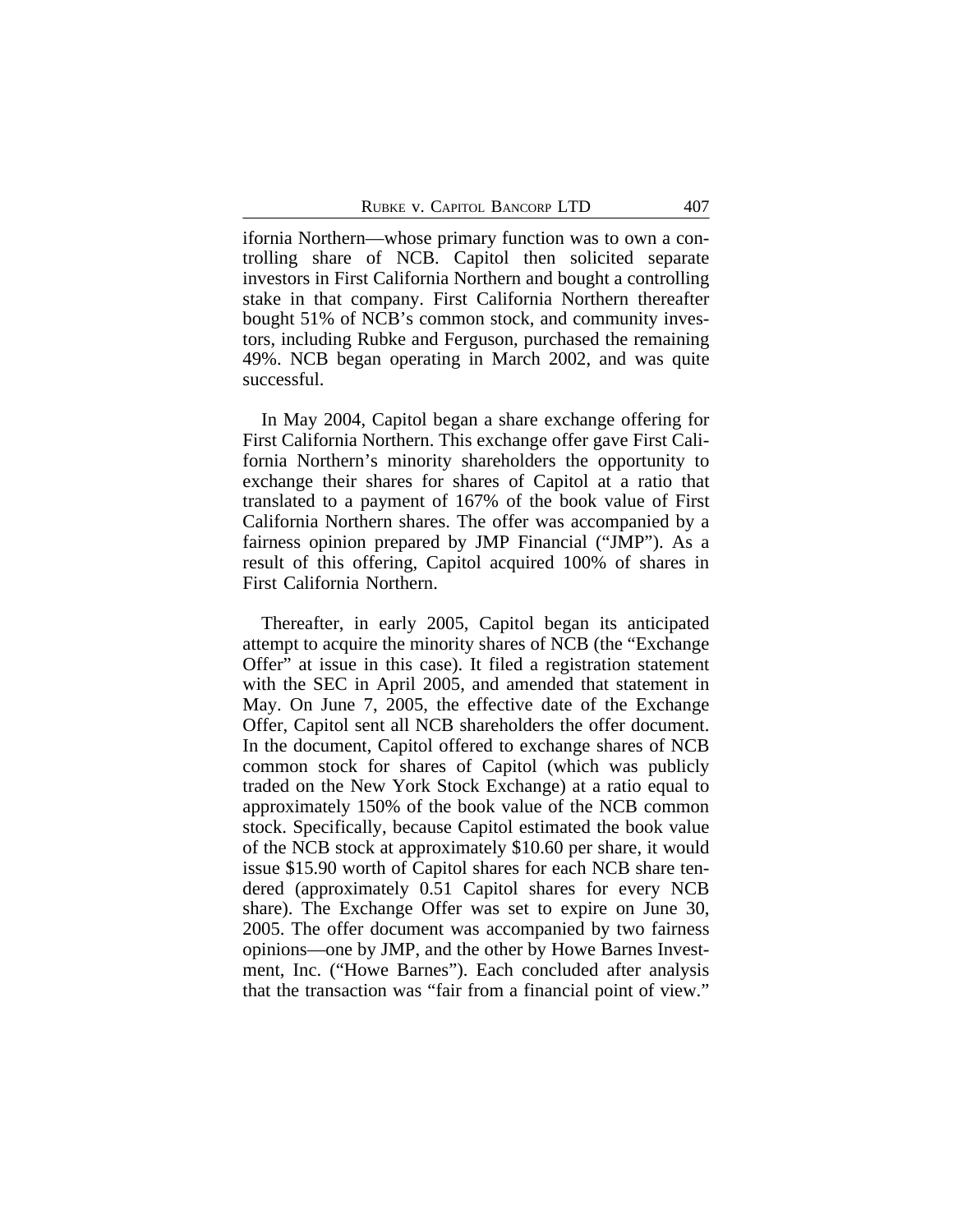Several minority shareholders, believing that the Exchange Offer was unfair, formed a minority shareholders' committee ("MSC") to combat the offer. The MSC obtained competing fairness opinions from The Findley Group and Hoefer & Arnett, Inc., each of which stated that the fair market value of the NCB common shares was approximately \$21 per share (around 33% higher than Capitol was offering).

During this time period, some NCB minority shareholders reported receiving phone calls from members of the bank's board of directors encouraging them to participate in the Exchange Offer and tender their shares to Capitol. During these phone calls, NCB's directors allegedly claimed that NCB shares would be worthless if they were not sold to Capitol through the Exchange Offer, that the NCB shareholders were required to sell their shares, that the NCB shares would be illiquid if they were not sold to Capitol, that 98% of NCB's shareholders had already tendered their shares to Capitol, and that all members of NCB's board of directors had already tendered their shares to Capitol.

The Exchange Offer closed on June 30, 2005. Capitol, through the offer, acquired approximately 87% of NCB stock. Several minority shareholders who tendered their stock to Capitol, however, filed suit, claiming that Capitol was able to purchase their shares at a price below fair market value because of misrepresentations made in the registration statement, the offer document, and the telephone calls.

The plaintiffs in this action filed their original complaint on November 23, 2005, in the Northern District of California. The plaintiffs formulated their claims as actions under sections 11 and 15 of the Securities Act of 1933 ("Securities Act"); sections 10(b), 14(e), and 20(a) of the Securities Exchange Act of 1934 ("Exchange Act"); and state law violations of the California Corporations Code. On June 16, 2006, the district court dismissed the original complaint, holding that the claims were subject to heightened pleading standards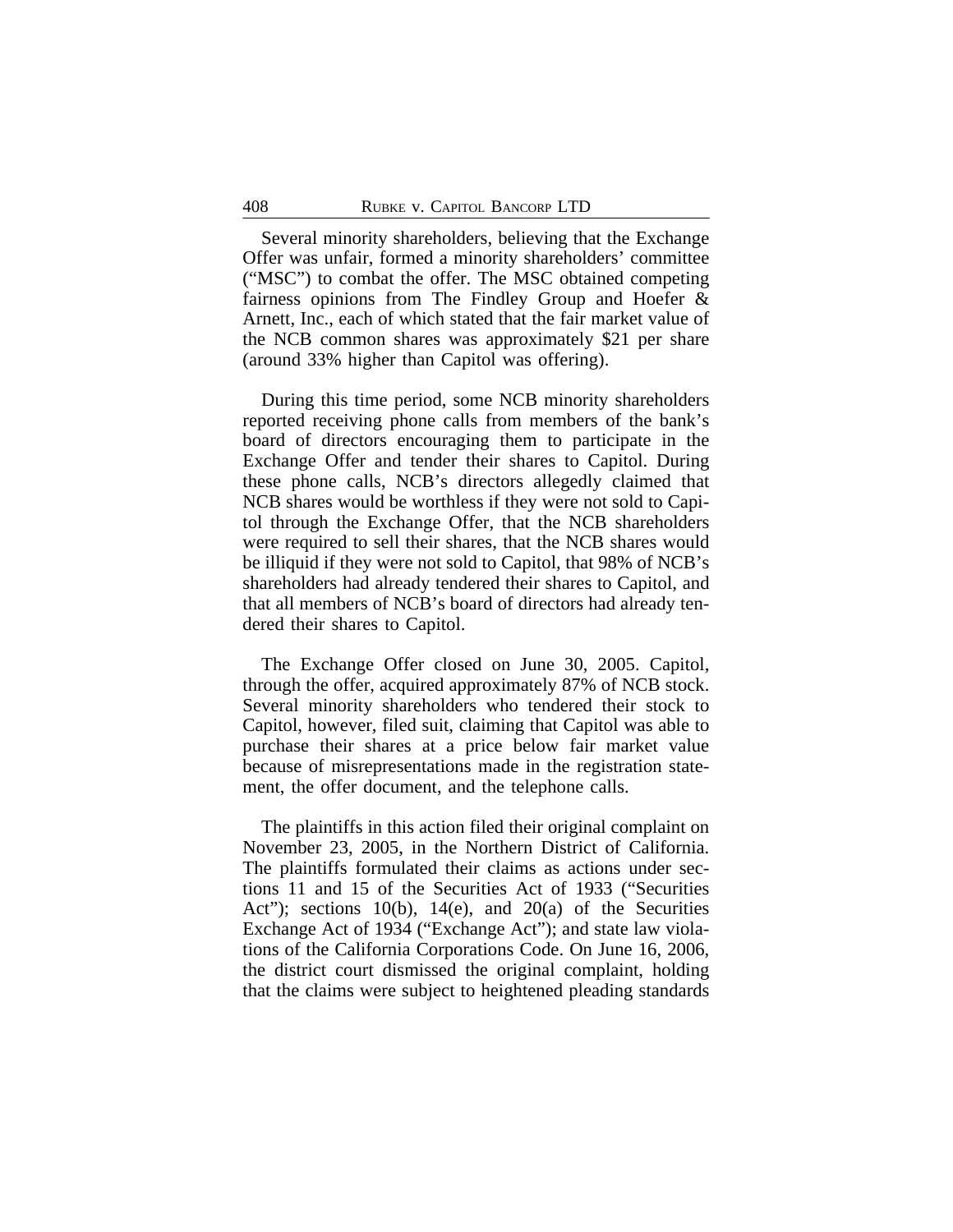under Federal Rule of Civil Procedure 9(b) and/or the Private Securities Litigation Reform Act of 1995 ("PSLRA"), 15 U.S.C. § 78u-4, and that the complaint failed to meet these heightened standards. Although the state law claims were dismissed with prejudice, the court gave plaintiffs leave to file an amended complaint remedying the federal claims.

The complaint at issue in this case was filed shortly thereafter, on July 31, 2006. This First Amended Complaint added a claim under section  $12(a)(2)$  of the Securities Act, but otherwise retained the same federal claims alleged in the original complaint. Again, the defendants moved to dismiss the complaint, and the district court granted that motion on October 27, 2006. *See Rubke v. Capitol Bancorp Ltd.*, 460 F. Supp. 2d 1124 (N.D. Cal. 2006). The district court held that the plaintiffs' Securities Act claims failed to satisfy the pleading standards of Federal Rule of Civil Procedure 9(b), that the plaintiffs' Exchange Act claims failed to satisfy the pleading requirements of the PSLRA, and that plaintiffs' control person liability claims failed because the plaintiffs had failed to adequately plead a primary violation under either Act. *See id.* at 1152. Although the court dismissed only the Securities Act sections 11, 14(e), and 15, and the Exchange Act section 20(a) claims with prejudice—and gave the plaintiffs leave to amend the Securities Act section 12(a)(2) claim and the Exchange Act section 10(b) claim—the plaintiffs decided not to file a second amended complaint, and instead filed a "Notice of Intention Not to File an Amended Complaint." The district court entered judgment on this motion on December 13, 2006 by dismissing all the claims with prejudice, and the plaintiffs filed a timely notice of appeal to this court.**<sup>1</sup>**

**<sup>1</sup>**Rubke challenges only the dismissal of her claims under section 11 of the Securities Act and sections 10(b) and 14(e) of the Exchange Act. Rubke makes no argument about the dismissal of her claims under sections 12 and 15 of the Securities Act and section 20(a) of the Exchange Act. Thus, these claims have been forfeited on appeal. *Indep. Towers of Wash. v. Wash.*, 350 F.3d 925, 929 (9th Cir. 2003).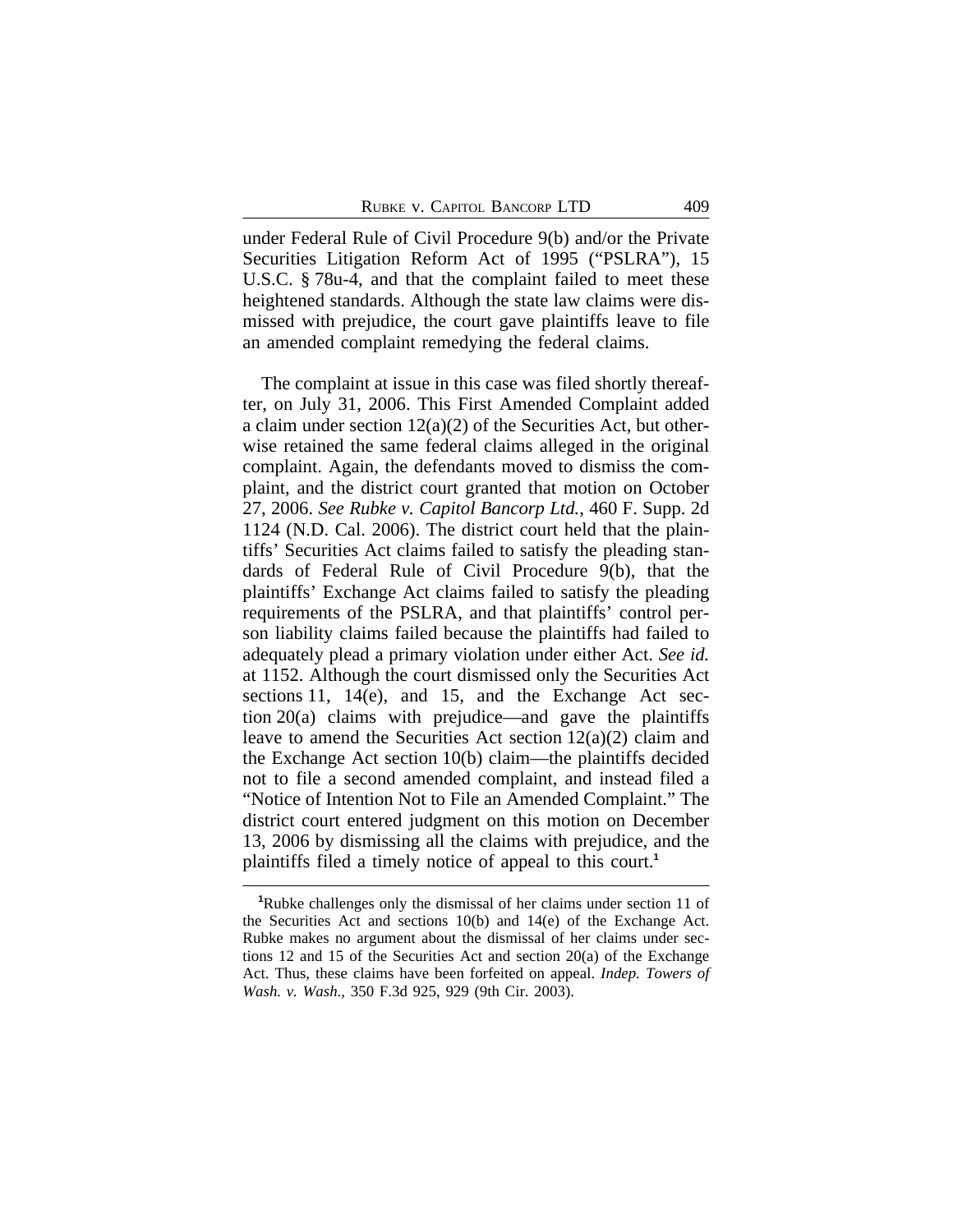#### II

We review *de novo* dismissals for failure to state a claim under Federal Rule of Civil Procedure 12(b)(6). *Livid Holdings Ltd. v. Salomon Smith Barney, Inc.*, 416 F.3d 940, 946 (9th Cir. 2005).

A

**[1]** The plaintiffs (collectively, "Rubke") first challenge the district court's determination that their First Amended Complaint failed to allege with the particularity required by Federal Rule of Civil Procedure 9(b) that Capitol's registration statement in connection with the NCB Exchange Offer contained material misrepresentations in violation of section 11 of the Securities Act. Section 11 of the Securities Act contains a private right of action for purchasers of a security if the issuer publishes a registration statement in connection with that security that "contain[s] an untrue statement of a material fact or omit[s] to state a material fact required to be stated therein or necessary to make the statements therein not misleading." 15 U.S.C. § 77k(a). To prevail in such an action, a plaintiff must prove "(1) that the registration statement contained an omission or misrepresentation, and (2) that the omission or misrepresentation was material, that is, it would have misled a reasonable investor about the nature of his or her investment." *In re Daou Sys., Inc.*, 411 F.3d 1006, 1027 (9th Cir. 2005) (internal quotation marks omitted).

**[2]** Although the heightened pleading requirements of the PSLRA do not apply to section 11 claims, *Falkowski v. Imation Corp.*, 309 F.3d 1123, 1133 (9th Cir. 2002), plaintiffs are required to allege their claims with increased particularity under Federal Rule of Civil Procedure 9(b) if their complaint "sounds in fraud." *See Daou*, 411 F.3d at 1027. To ascertain whether a complaint "sounds in fraud," we must normally determine, after a close examination of the language and structure of the complaint, whether the complaint "allege[s] a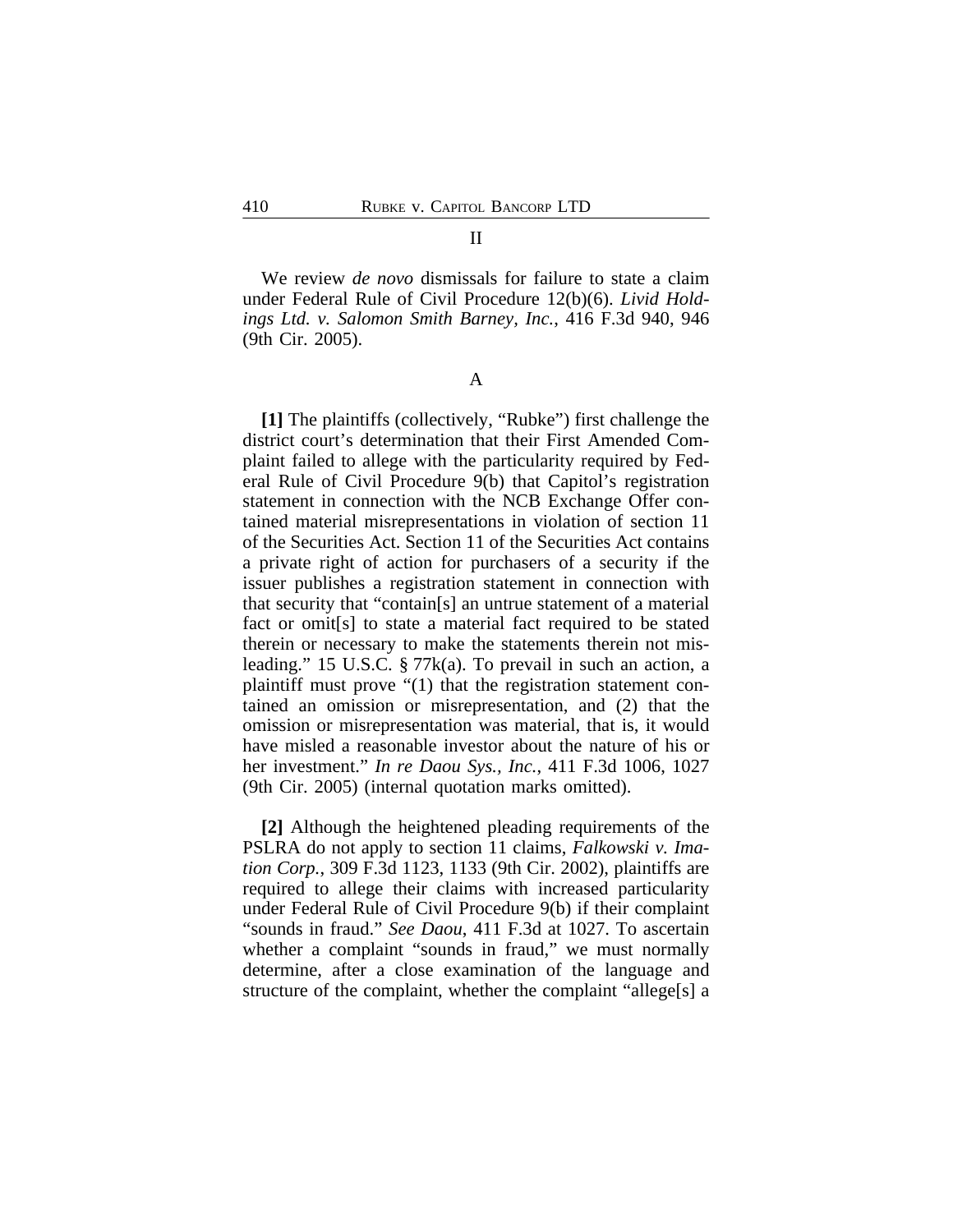unified course of fraudulent conduct" and "rel[ies] entirely on that course of conduct as the basis of a claim." *Vess v. Ciba-Geigy Corp. USA*, 317 F.3d 1097, 1103-04 (9th Cir. 2003). Where as here, however, a complaint employs the exact same factual allegations to allege violations of section 11 as it uses to allege fraudulent conduct under section 10(b) of the Exchange Act, we can assume that it sounds in fraud. *See Daou*, 411 F.3d at 1028.

**[3]** Because Rule 9(b) thus applies to Rubke's section 11 claims, her First Amended Complaint must "state with particularity the circumstances constituting fraud . . . ." FED. R. CIV. P. 9(b). In other words, the complaint must "set forth what is false or misleading about a statement, and why it is false." *Yourish v. Cal. Amplifier*, 191 F.3d 983, 993 (9th Cir. 1999) (quoting *In re GlenFed Sec. Litig.*, 42 F.3d 1541, 1548 (9th Cir. 1994)). This requirement "can be satisfied 'by pointing to inconsistent contemporaneous statements or information (such as internal reports) which were made by or available to the defendants.' " *Id.* (quoting *GlenFed*, 42 F.3d at 1549).

1

**[4]** Rubke's First Amended Complaint alleges that six types of statements in Capitol's registration statement were either affirmatively misleading or were misleading by omission. First, according to the complaint, Capitol's registration statement misled the NCB minority shareholders by incorporating two fairness opinions (by JMP and Howe Barnes) concluding that the transaction was "financially fair" to the minority shareholders.

Because these fairness determinations are alleged to be misleading opinions, not statements of fact, they can give rise to a claim under section 11 only if the complaint alleges with particularity that the statements were both objectively and subjectively false or misleading. *See Va. Bankshares, Inc. v. Sandberg*, 501 U.S. 1083, 1095-96 (1991); *In re McKesson*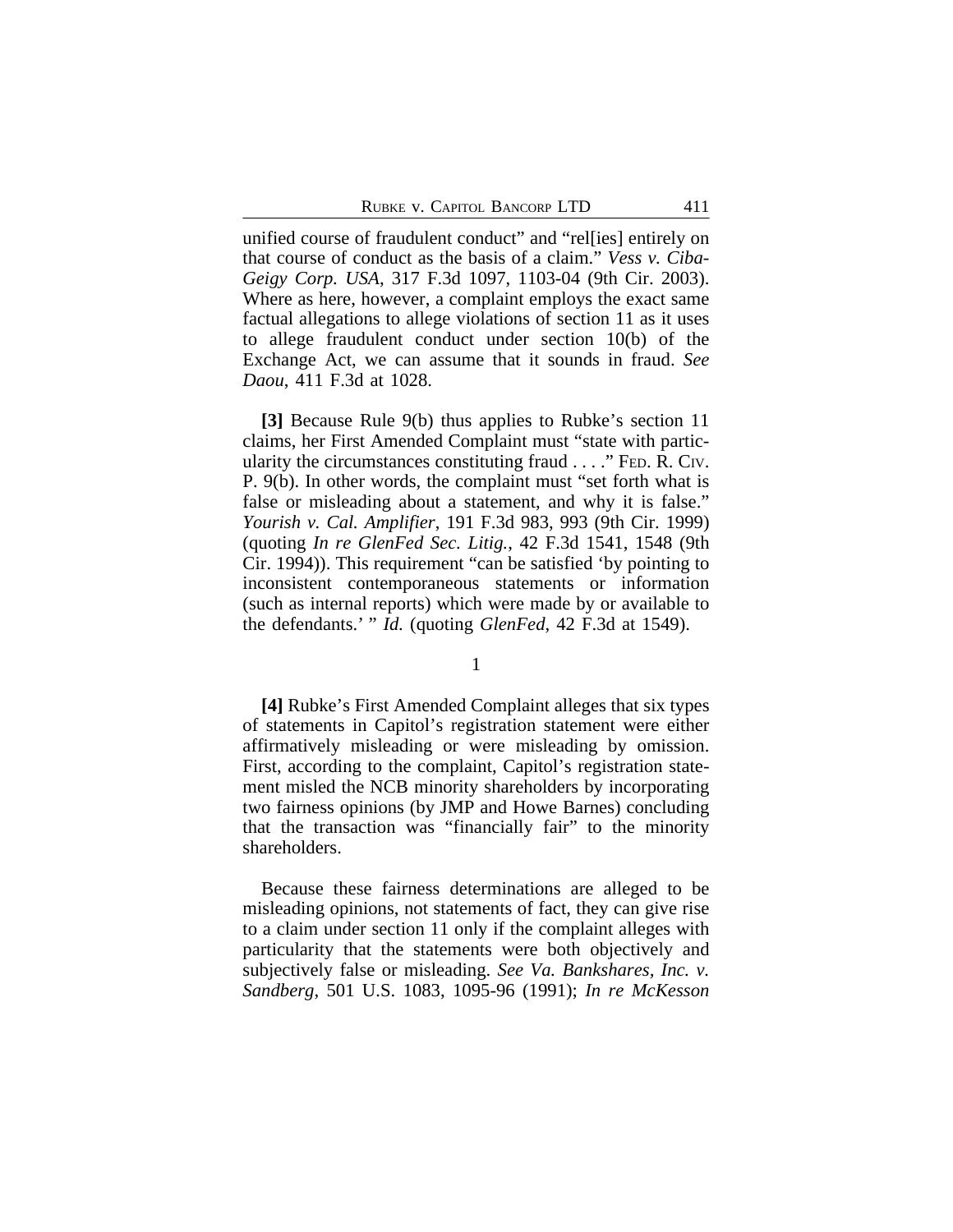*HBOC, Inc. Sec. Litig.*, 126 F. Supp. 2d 1248, 1265 (N.D. Cal. 2000). Thus, the First Amended Complaint must allege with particularity that Capitol's directors and officers believed the Exchange Offer was unfair.

**[5]** The First Amended Complaint fails to allege that either JMP, Howe Barnes, or Capitol believed the deal offered the minority shareholders was unfair. Although the complaint alleges that the MSC's competing Findley Group fairness opinion was circulated to members of Capitol, and thus that Capitol should have known that JMP's opinion was unreliable, nothing in the complaint indicates that anyone at Capitol actually saw or assessed the Findley Group fairness report. The complaint only alleges, "[b]ased on information and belief," that "copies of the [Findley Group] Fairness Opinion and the Fairness Memorandum, and/or a written or oral summary of their terms, were delivered to Capitol and Reid, and/ or Capitol and Reid should have known about the substance of the [report]." The complaint does not indicate on what facts this belief is formed. Similarly, Rubke's allegations that JMP's prior relationship with Capitol should have alerted Capitol to the investment bank's biases do not adequately allege subjective falsity. Although the First Amended Complaint alleges that "in 26 of 30 [prior] transactions, JMP Financial, Inc.'s fairness opinions concluded that a valuation of 150% of book value (or very minor deviations from 150% of book value) were fair, and in the other four, the highest valuation . . . was approximately 175% of book value and the lowest ... approximately 124% of book value," it fails to plead facts indicating that Capitol believed these prior valuations were incorrect.

2

Second, according to the First Amended Complaint, Capitol's registration statement was misleading because it failed to mention the fact that one year prior to the tender offer, Capitol initiated a similar offer for shares of NCB's holding company,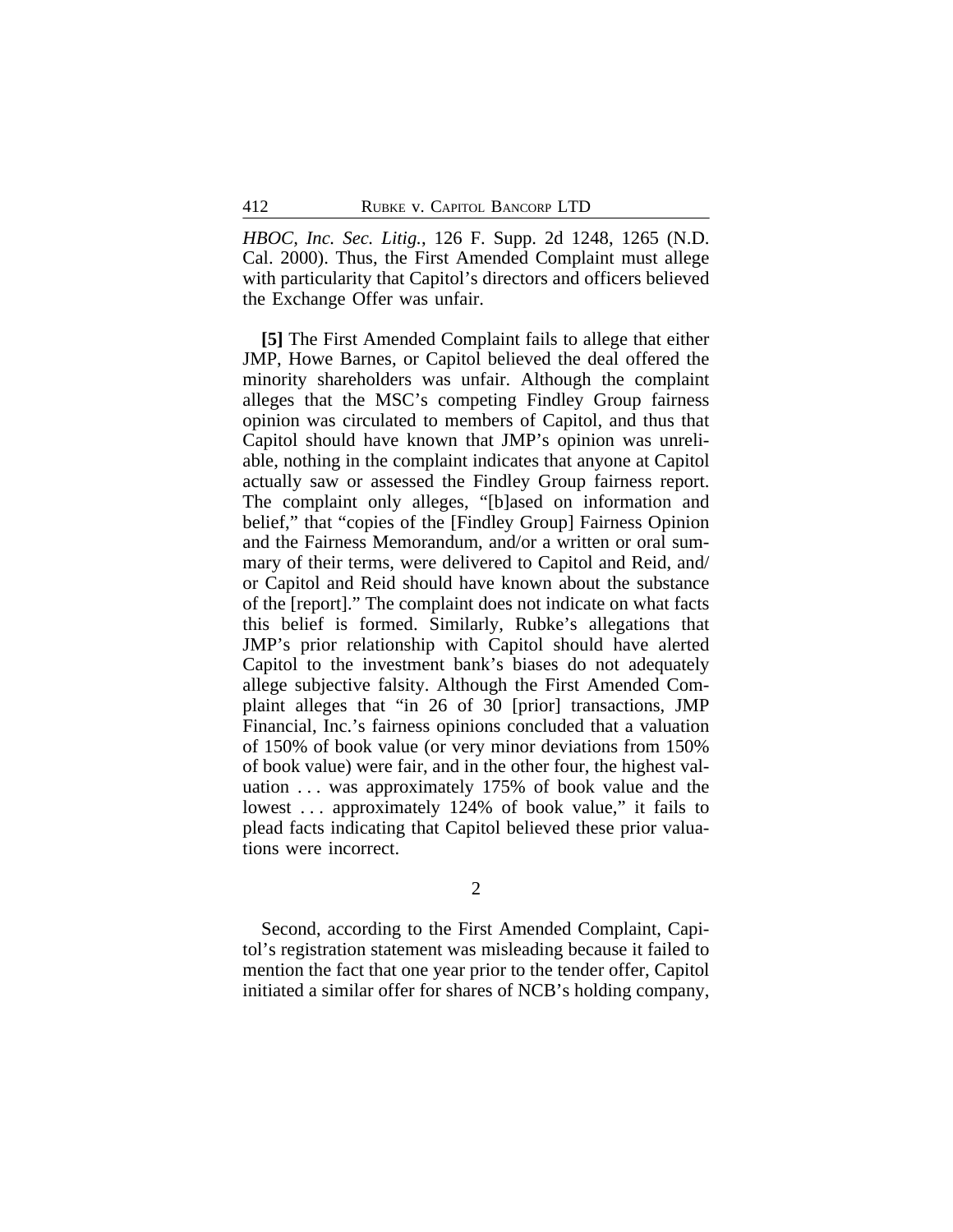First California Northern, and paid approximately 167% of book value for those shares.

**[6]** A securities fraud complaint based on a purportedly misleading omission must "specify the reason or reasons why the statements made by [the defendant] were misleading or untrue, not simply why the statements were incomplete." *Brody v. Transitional Hosps. Corp.*, 280 F.3d 997, 1006 (9th Cir. 2002). There is no indication that the omitted information about the First California Northern share exchange made any statement in Capitol's registration documents false or misleading. The First Amended Complaint fails to detail any language in Capitol's registration statement that implies that Capitol did not enter into a previous transaction with the minority shareholders of First California Northern. It also fails to enumerate the specific language in the registration statement that allegedly was made misleading by its failure to mention the earlier transaction.

**[7]** Also, as the district court noted, information concerning the First California Northern tender offer was publicly available. As many of our sister circuits have recognized, "[i]t is pointless and costly to compel firms to reprint information already in the public domain." *Wielgos v. Commonwealth Edison Co.*, 892 F.2d 509, 517 (7th Cir. 1989); *see also Klein v. Gen. Nutrition Cos.*, 186 F.3d 338, 343 (3d Cir. 1999); *Siebert v. Sperry Rand Corp.*, 586 F.2d 949, 952 (2d Cir. 1978). Section 11 does not require the disclosure of all information a potential investor might take into account when making his decision: for example, although an investor might weigh the general trends of the market when deciding whether to buy or hold, it would be unreasonable to require every firm making a tender offer to chronicle the historical performance of the New York Stock Exchange to avoid liability under securities disclosure laws. In many cases, this information will not only be extraneous, but may by its very volume confuse and mislead potential investors. The fact that Capitol purchased a dif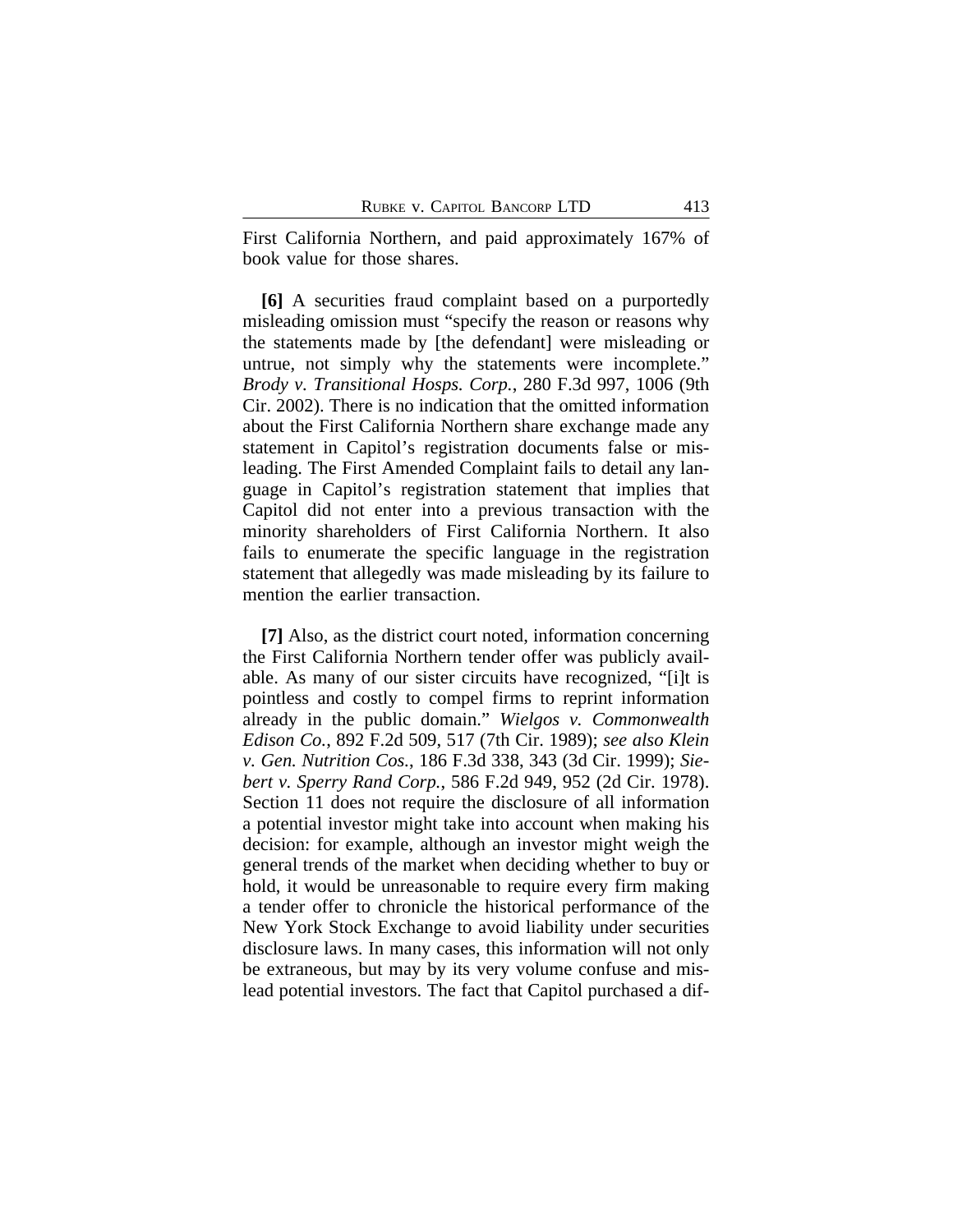ferent security nearly a year earlier for a slightly higher price was simply extraneous to the Exchange Offer.

3

Third, according to the First Amended Complaint, Capitol materially misrepresented NCB's future income projections in the registration statement. Specifically, the complaint notes that "Page 28 of the Prospectus included in the Registration Statement . . . stated that 'Capitol believes that NCB's profitability will increase.' " This projection, the complaint alleges, "failed to adequately disclose the dramatic growth in NCB's net income, retained earnings and book value in 2005 that Capitol knew was occurring." Essentially, Rubke appears to argue that because the statement "profitability will increase" did not indicate the extraordinary nature of NCB's growth, the Prospectus should have included more expressive language such as "Capitol believes NCB's profitability will *dramatically* increase."

**[8]** In addition to the fact that Capitol *did* disclose that NCB's net income for the first quarter of 2005 was nearly four times as large as that for the first quarter of 2004, this allegation clearly does not state a claim under section 11. This allegation merely squabbles about the adverbs used in the registration statement, and fails to indicate that the language used was false. Furthermore, there is no duty to disclose income projections in a prospectus. *See In re Lyondell Petrochemical Co. Sec. Litig.*, 984 F.2d 1050, 1053 (9th Cir. 1993).

4

Fourth, according to the First Amended Complaint, several references in the offer document and elsewhere to a preconceived "plan" to sell NCB shares to Capitol on the three year anniversary of NCB's operations misled investors into believing that they had a moral or legal obligation to tender their shares to Capitol. Thus, Rubke claims, Capitol had an obliga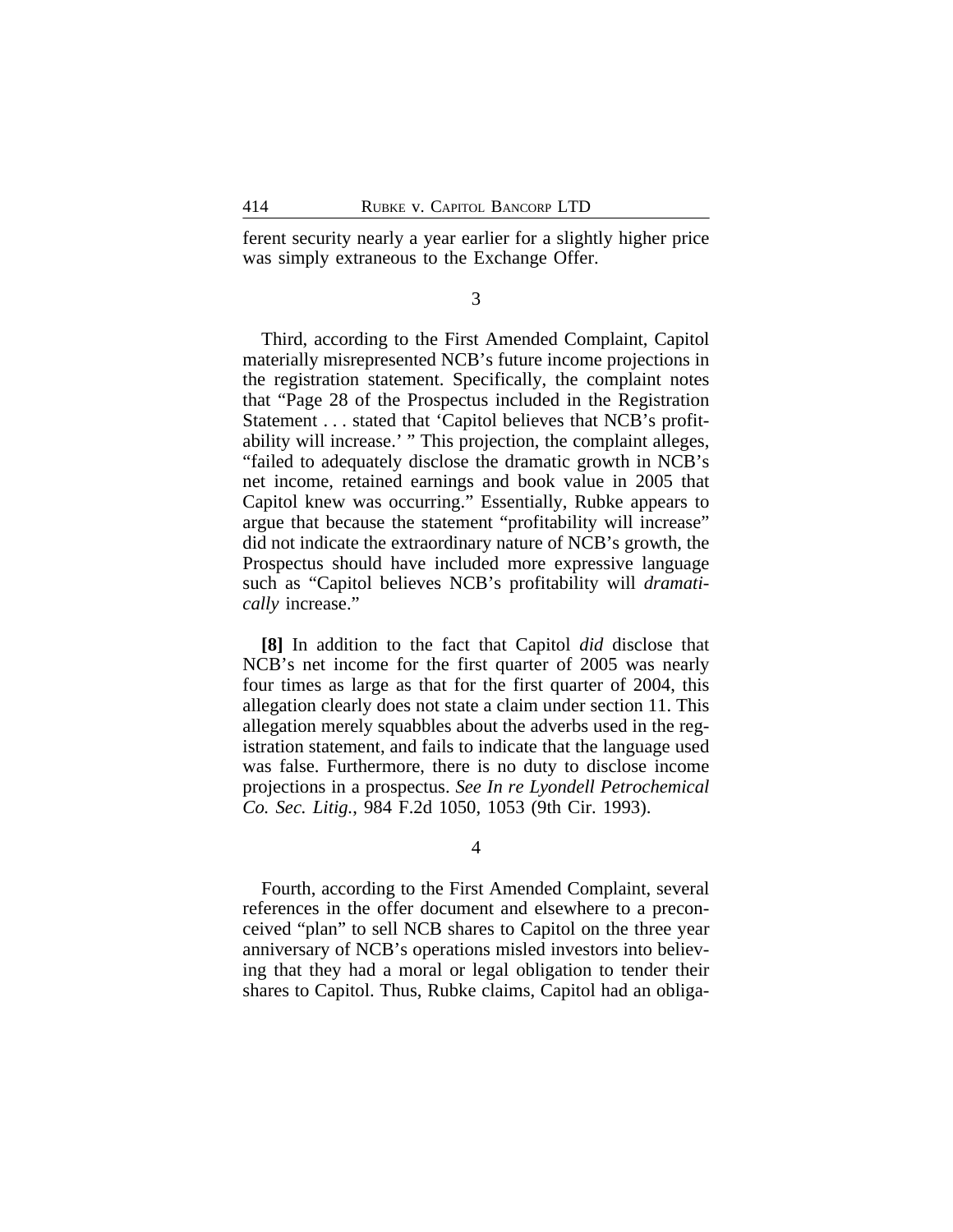tion to disabuse the shareholders of this notion by "disclos- [ing] in the Registration Statement that the NCB shareholders had no obligation, legal or moral, to participate, and that they were not bound by any 'plan.' "

**[9]** As with the other omission allegations, the complaint fails to demonstrate that the failure to include this disclaimer was misleading. There is no allegation in the complaint that the characterization of the tender offer as part of a "plan" was false (in fact, although the third anniversary tender offer was not guaranteed, it was suggested as typical in the original investment documents). Moreover, there were numerous disclosures in the registration statement and offer documents indicating that accepting the tender offer was optional. It is difficult to imagine that a shareholder who was not adequately appraised of her options by these existing disclosures would suddenly understand after being exposed to simply one more disclaimer.

**[10]** Fifth, according to the First Amended Complaint, Capitol's registration statement also contained misleading references to a "premium" that caused the NCB minority shareholders to believe that accepting the tender offer would give them a premium on their shares' fair value. As the district court noted, however, these allegations simply misconstrue the language in the registration statement. The language in the registration statement specifically referred to a premium to the "book value" of the NCB shares, not a premium to the fair value of the shares.

6

Finally, the First Amended Complaint alleges that Capitol made misleading statements in connection with the registration statement through telephone communications with the minority shareholders. According to the complaint, members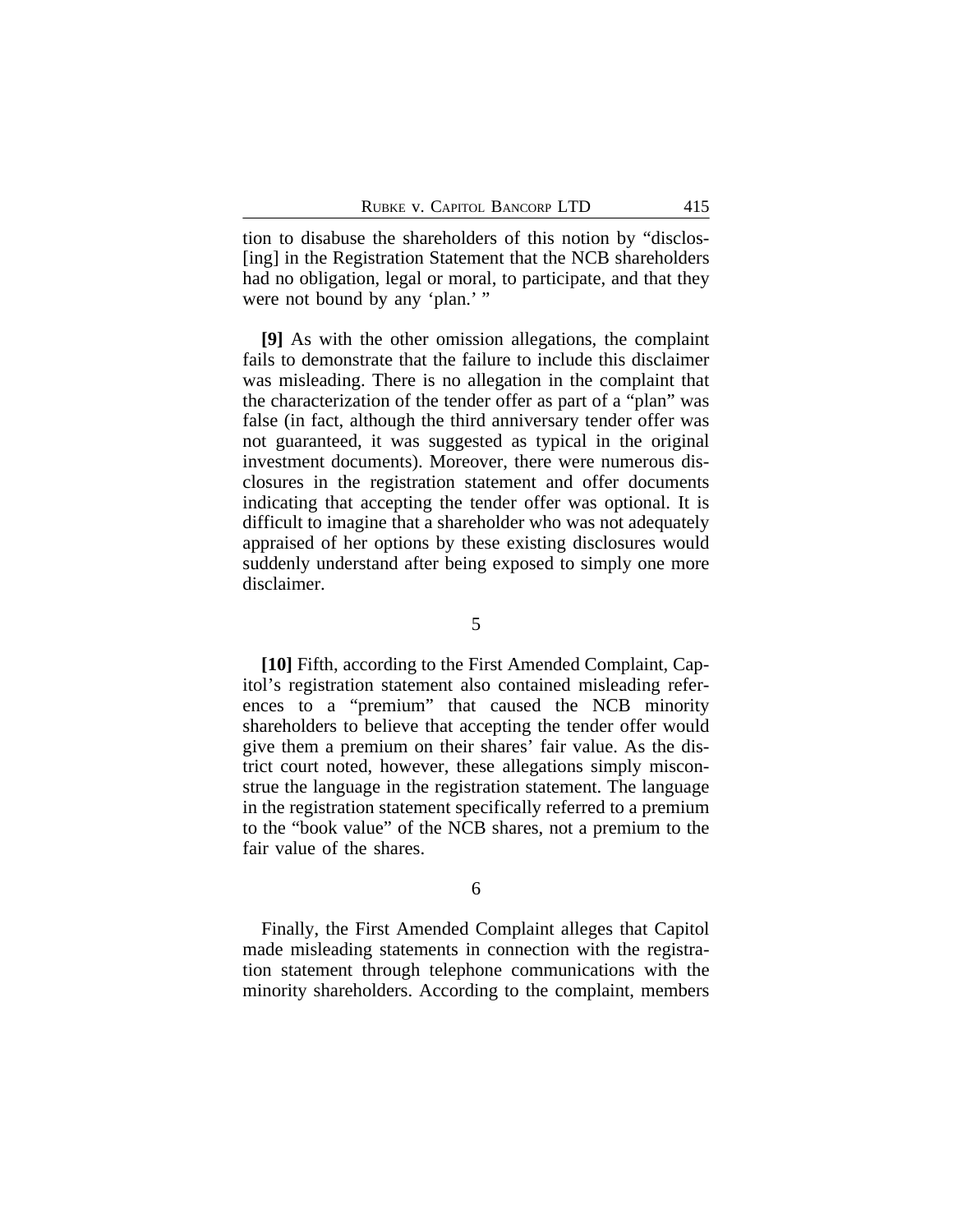of the NCB board were encouraged by Capitol to call the minority shareholders and convince them that, *inter alia*, their shares would be worthless if not sold to Capitol.

**[11]** Although these allegations are fashioned as claims under section 11, because they were allegedly made after the registration statement became effective on June 7, 2005, they cannot be a basis for relief under that section. A claim under section 11 based on the omission of information must demonstrate that the omitted information existed at the time the registration statement became effective. *Cooperman v. Individual, Inc.*, 171 F.3d 43, 47 (9th Cir. 1999). Capitol could not know on the effective date of the registration statement that board members of NCB would engage in potentially deceptive telephone calls later that month, and therefore could not include a disclaimer to that effect at the time the registration statement was published.

### B

Rubke also challenges the district court's determination that her claims under section 10(b) of the Exchange Act, which employ the same factual allegations as her section 11 claims, fail to meet the pleading standards of the PSLRA.

**[12]** Section 10(b) of the Exchange Act, 15 U.S.C. § 78j(b), in combination with SEC Rule 10b-5, prohibits "any act, practice, or course of business which operates or would operate as a fraud or deceit upon any person, in connection with the purchase or sale of any security." 17 C.F.R. § 240.10b-5(c). To prevail on a section 10(b) claim, a plaintiff must prove "(1) a material misrepresentation or omission of fact, (2) scienter, (3) a connection with the purchase or sale of a security, (4) transaction and loss causation, and (5) economic loss." *Daou*, 411 F.3d at 1014. At the pleading stage, a complaint stating claims under section 10(b) and Rule 10b-5 must satisfy the dual pleading requirements of Federal Rule of Civil Procedure 9(b) and the PSLRA. Thus, a plaintiff must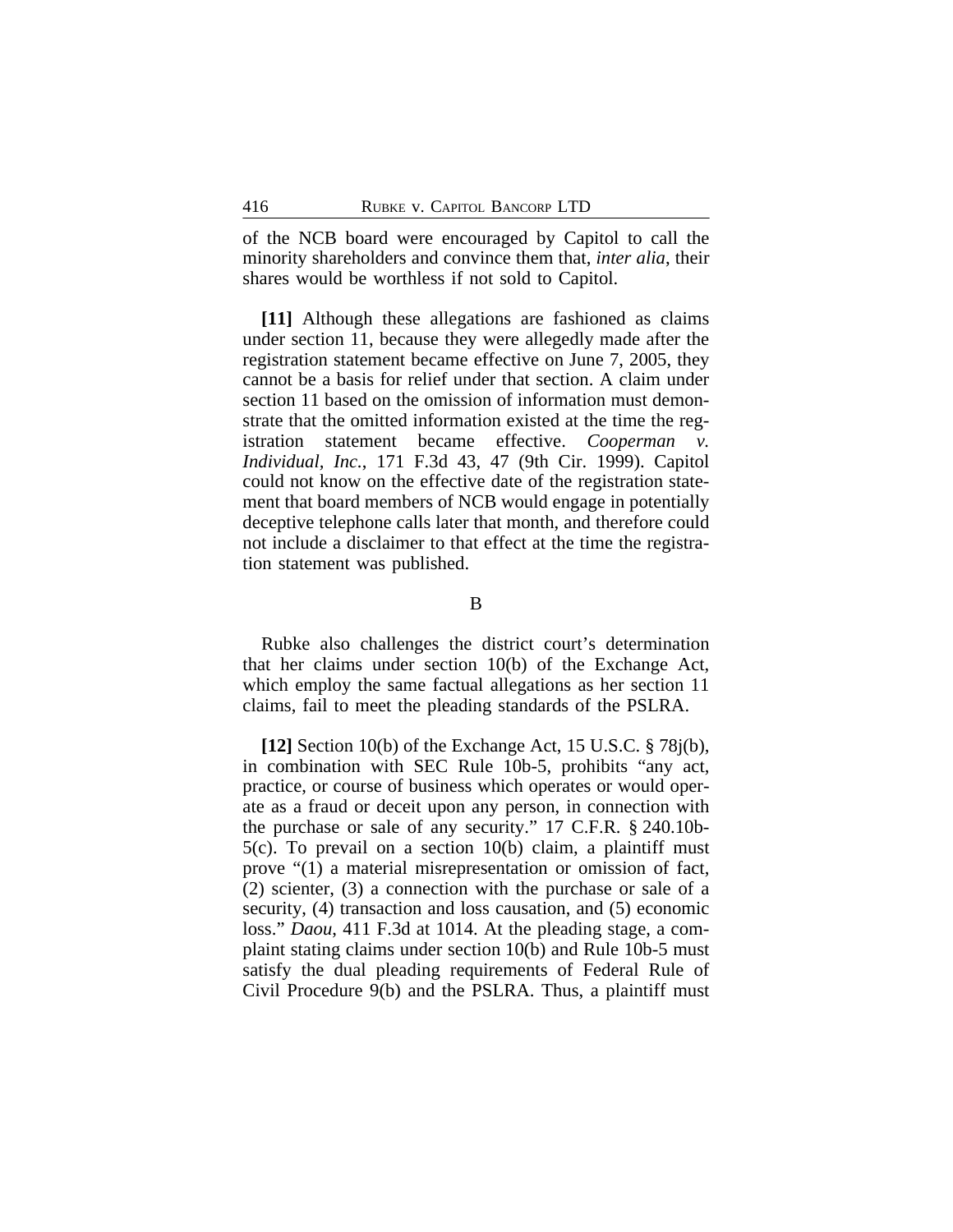plead falsity with particularity: a plaintiff must "specify each statement alleged to have been misleading, the reason or reasons why the statement is misleading, and, if an allegation regarding the statement or omission is made on information and belief, the complaint shall state with particularity all facts on which that belief is formed." 15 U.S.C. § 78u-4(b)(1). Unlike Rule 9(b), the PSLRA also requires a plaintiff to plead scienter with particularity: a plaintiff must "state with particularity facts giving rise to a strong inference that the defendant acted with the required state of mind." 15 U.S.C. § 78u-4(b)(2).

**[13]** The Supreme Court recently defined "strong inference of scienter," concluding that a complaint will survive a motion to dismiss under the PSLRA "only if a reasonable person would deem the inference of scienter cogent and at least as compelling as any opposing inference one could draw from the facts alleged." *Tellabs, Inc. v. Makor Issues & Rights, Ltd.*, 127 S. Ct. 2499, 2510 (2007). The Court cautioned that in performing this inquiry, courts should determine whether "*all* of the facts alleged, taken collectively, give rise to a strong inference of scienter, not whether any individual allegation, scrutinized in isolation, meets that standard." *Id*. at 2509. Thus, we can no longer summarily dismiss a complaint whose individual allegations are insufficient under the PSLRA. Instead, we must perform a second holistic analysis to determine whether the complaint contains an inference of scienter that is greater than the sum of its parts. *See South Ferry LP, No. 2 v. Killinger*, 542 F.3d 776, 784 (9th Cir. 2008); *Metzler Inv. GMBH v. Corinthian Colls., Inc.*, 540 F.3d 1049, 1066 (9th Cir. 2008).

**[14]** Because the inquiry into whether plaintiffs have pled falsity with the requisite particularity under the PSLRA is nearly identical to that under Federal Rule of Civil Procedure 9(b), the foregoing analysis of Rubke's section 11 claims also demonstrates (with the exception of the telephone call allega-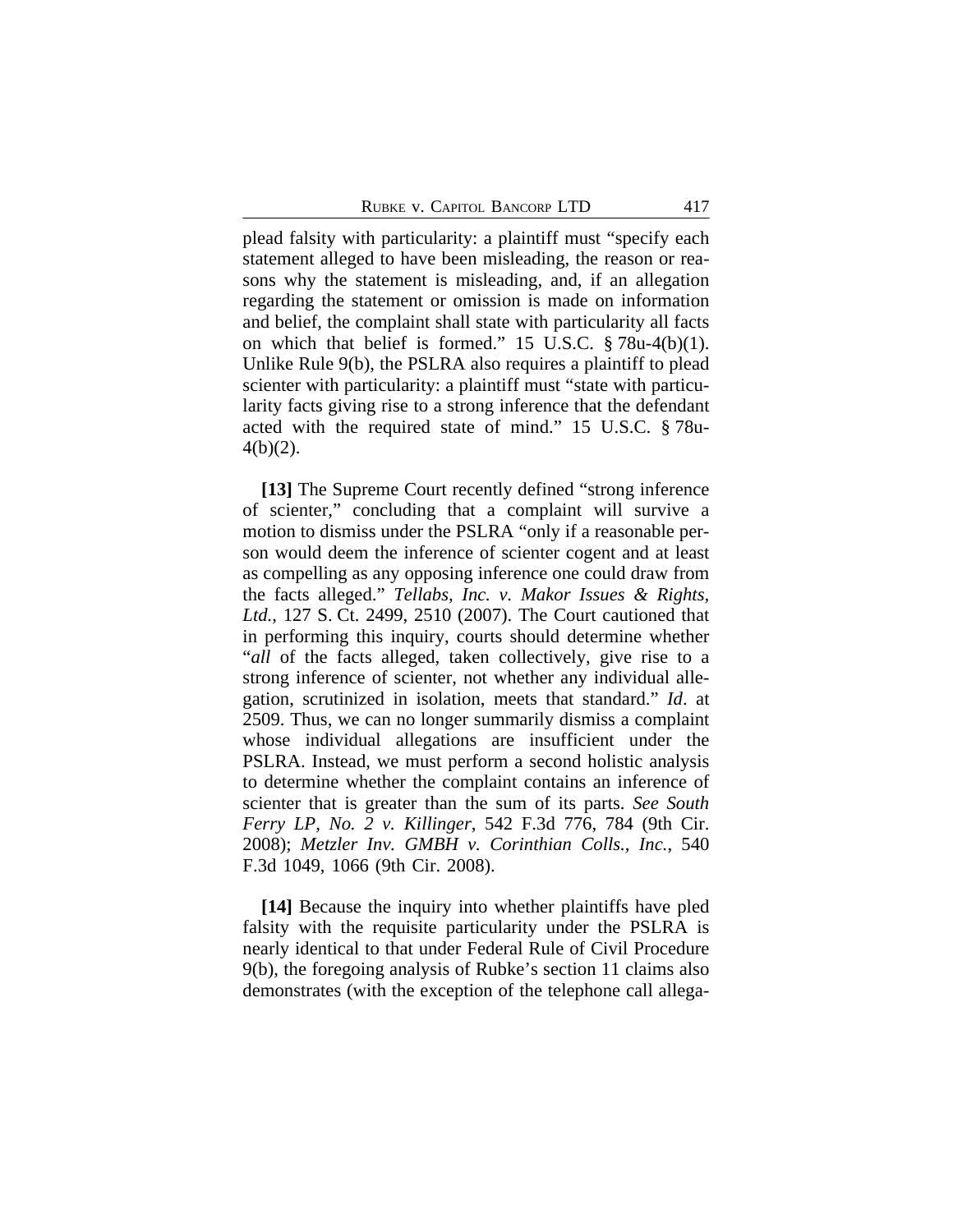tions**<sup>2</sup>** ) that Rubke's First Amended Complaint fails to allege a material misrepresentation or omission in connection with the purchase or sale of securities. Thus, the only issue under section 10(b) is whether the complaint's allegations regarding telephone calls to minority shareholders adequately plead falsity and scienter under the PSLRA.

The First Amended Complaint details a large number of telephone conversations between one of NCB's board members, Dennis Pedisich, and NCB minority shareholders in which Pedisich exhorted the shareholders to accept Capitol's tender offer. The complaint alleges that in these phone calls, Pedisich told the shareholders that if they failed to tender their NCB shares to Capitol as part of the Exchange Offer, "[their] shares were likely to wind up as worthless pieces of paper" and that the shareholders would "lose [their] investment[s]," that the shareholders "had no choice but to tender [their] NCB shares to Capitol," that the shares would be illiquid if not sold to Capitol, that 98% of minority shareholders were going to tender, and that "all of the members of the NCB board of directors were tendering their shares to Capitol." All of these statements, Rubke contends, were materially false or misleading.

**[15]** Because the First Amended Complaint only provides detailed allegations about Pedisich's calls, however, and fails to allege with particularity that Capitol or its officers either made similar calls themselves or exhorted Pedisich to make the calls, these allegations are not sufficient to meet the PSLRA's pleading requirements for either falsity or scienter.

Dennis Pedisich, although he was in contact with Capitol

**<sup>2</sup>**Because we found that Rubke could not sustain a claim under section 11 based on allegedly omitted information that did not exist at the time the registration statement became effective, we did not have the occasion to analyze Rubke's telephone call allegations under section 11. *See supra* Part II.A.6.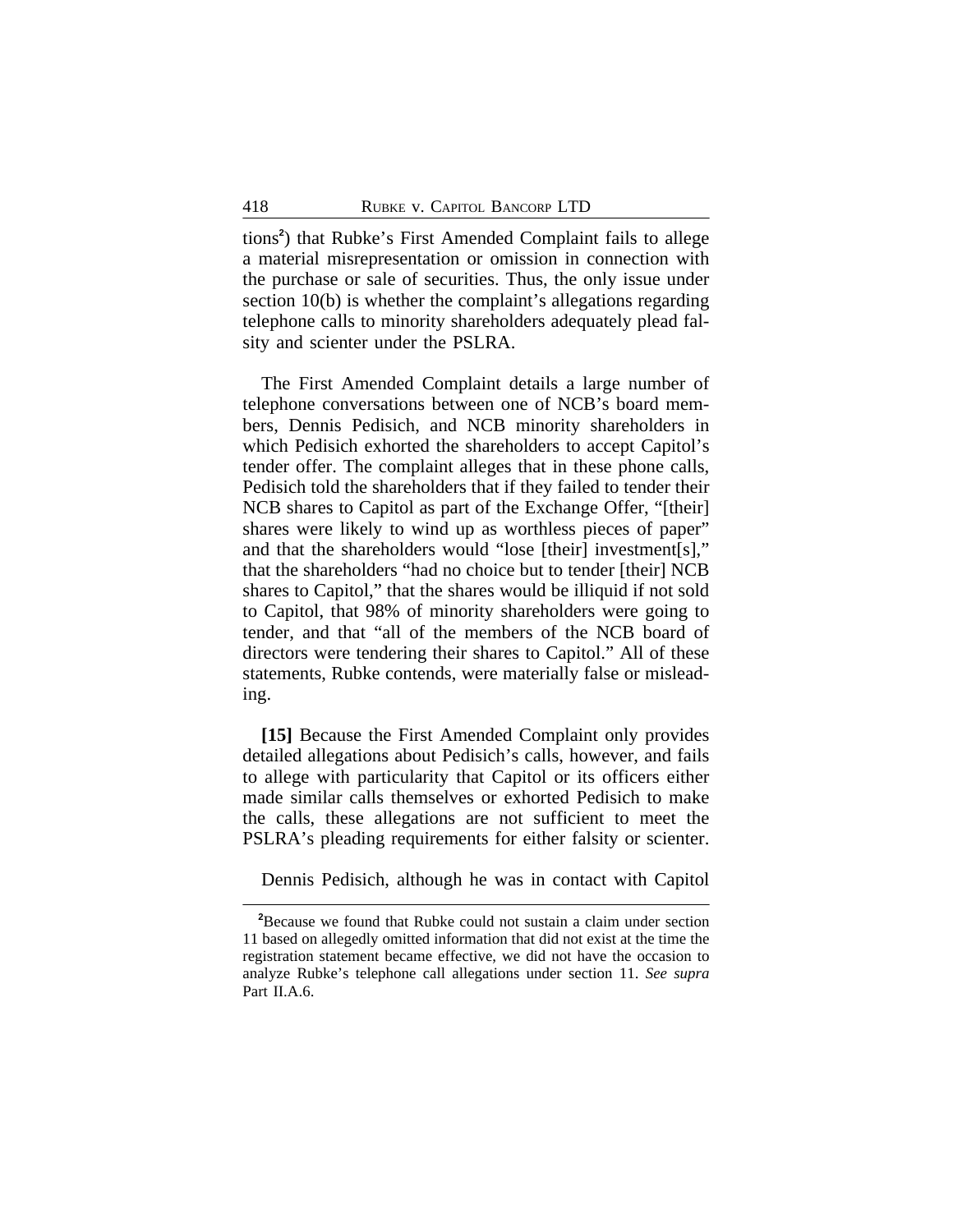and its executive officers throughout the time covered by the complaint, was not an employee of Capitol. We acknowledge that this does not make his misrepresentations to the NCB minority shareholders irrelevant. In *Warshaw v. Xoma Corp.*, 74 F.3d 955, 959 (9th Cir. 1996), we recognized that where the plaintiff adequately alleged that the defendant "used . . . third parties to disseminate false information to the investing public," the defendant "cannot escape liability simply because it carried out its alleged fraud through the public statements of third parties." However, *Xoma* does not stand for the proposition that a plaintiff only has to allege the bare possibility that such third-party dissemination occurred to avoid a motion to dismiss. Instead, these third-party allegations are subject to the same pleading requirements as other securities fraud allegations.

**[16]** The First Amended Complaint fails to allege with the requisite particularity that Pedisich called the minority shareholders at the behest of Capitol or its executive officers. The complaint states that "in a meeting of the board of directors on May 26, 2005 in the NCB boardroom in Napa, California, and on other occasions [Pedisich and other NCB directors] were exhorted by Reid [Capitol's CEO] to call or otherwise communicate with the NCB shareholders on behalf of Capitol." This allegation, the complaint admits, is based only on "information and belief." As such, in order to meet the PSLRA's standard for pleading falsity, the complaint must "state with particularity all facts on which that belief is formed." 15 U.S.C. § 78u-4(b)(1); *see Daou*, 411 F.3d at 1015. Rubke has failed to reveal "the sources of her information" with regard to the telephone conversations, *see In re Silicon Graphics Inc. Sec. Litig.*, 183 F.3d 970, 985 (9th Cir. 1999), and has not otherwise described how she knows that Capitol "exhorted" Pedisich to make the calls. Thus, she has not properly alleged the falsity of these statements under the PSLRA. *See R2 Invs. LDC v. Phillips*, 401 F.3d 638, 646 n.10 (5th Cir. 2005) ("We note that [the plaintiff's complaint] has not explained the factual basis for its information and belief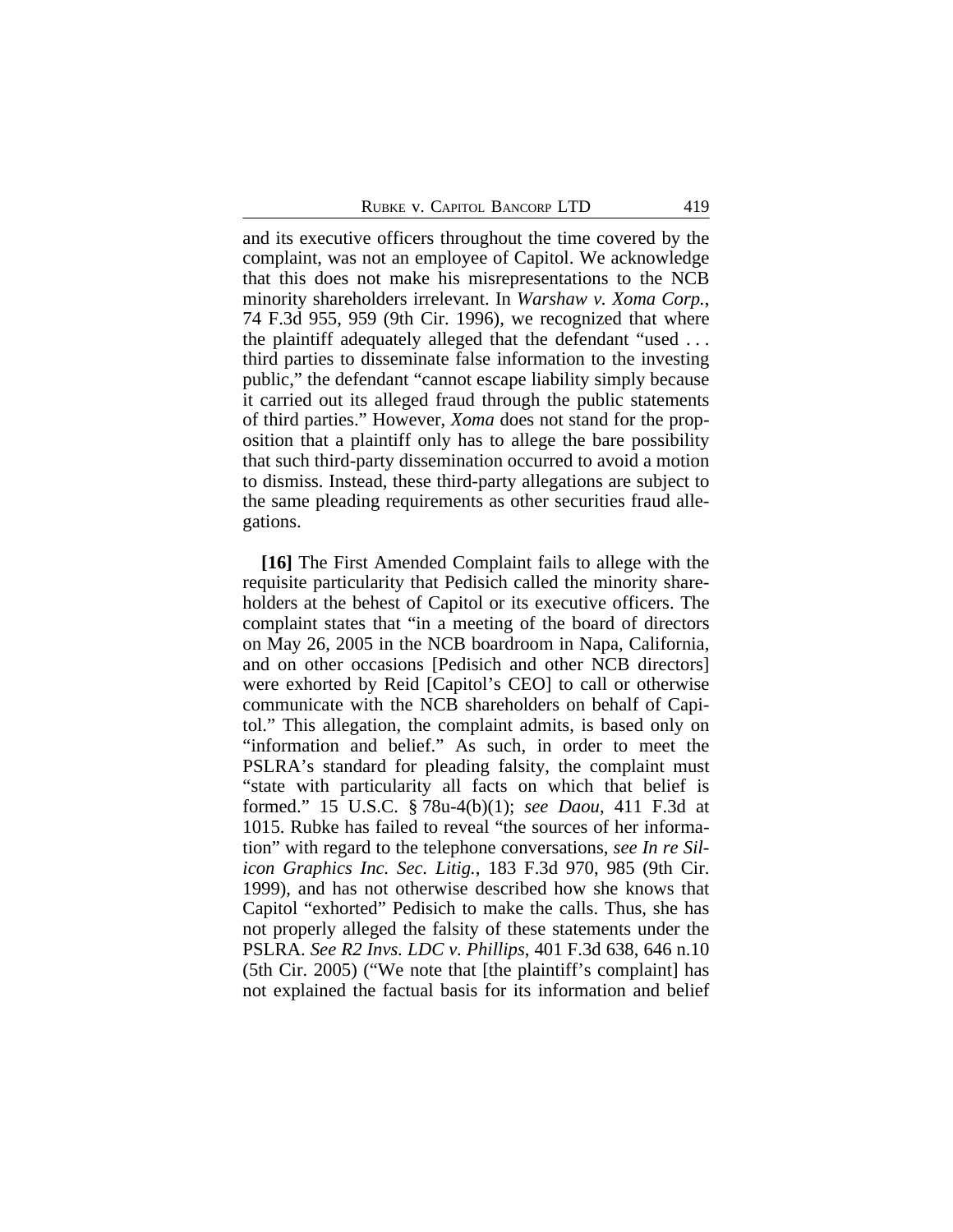that Burmeister, Yokley and Mies participated in the telephone conversation in question. Accordingly, we decline to consider the allegation with respect to those defendants in determining the sufficiency of R2's complaint.").

The First Amended Complaint has also failed to allege with particularity that Capitol made any of the statements or omissions "intentionally or with deliberate recklessness." *Daou*, 411 F.3d at 1015. The complaint's allegations about Pedisich's telephone calls do not adequately plead that *the defendants* in this case had the requisite mental state. The complaint's remaining allegations concerning Capitol's mental state allege nothing but "motive and opportunity," which is not enough to create a strong inference of scienter. *Silicon Graphics*, 183 F.3d at 974. The complaint alleges that Capitol "[was] motivated to [acquire shares of NCB] for financial as well as strategic reasons related to taking total control of NCB to maintain Capitol's business plan and to freeze out dissident shareholders;" that Capitol was motivated to acquire the NCB shares at a discount to fair value; that Capitol was motivated to acquire over 80% of the NCB stock for tax purposes, and over 90% in order to effect a squeeze-out of the minority shareholders; and that Capitol needed to set a precedent so that it could continue to enforce the 150% buyout in future business ventures. These allegations are hardly indicative of scienter. Instead, they merely restate the obvious: that Capitol would benefit from buying out the minority shareholders. Even considered holistically, under *Tellabs*, these motive allegations cannot support a strong inference of scienter.

 $\mathcal{C}$ 

Finally, Rubke argues that the district court erred in dismissing her claims under section 14(e) of the Exchange Act for failure to meet the PSLRA's pleading standards. Section 14(e) was enacted as one of the 1968 Williams Act amendments to the Exchange Act, for the purpose of "insur[ing] that public shareholders who are confronted by a cash tender offer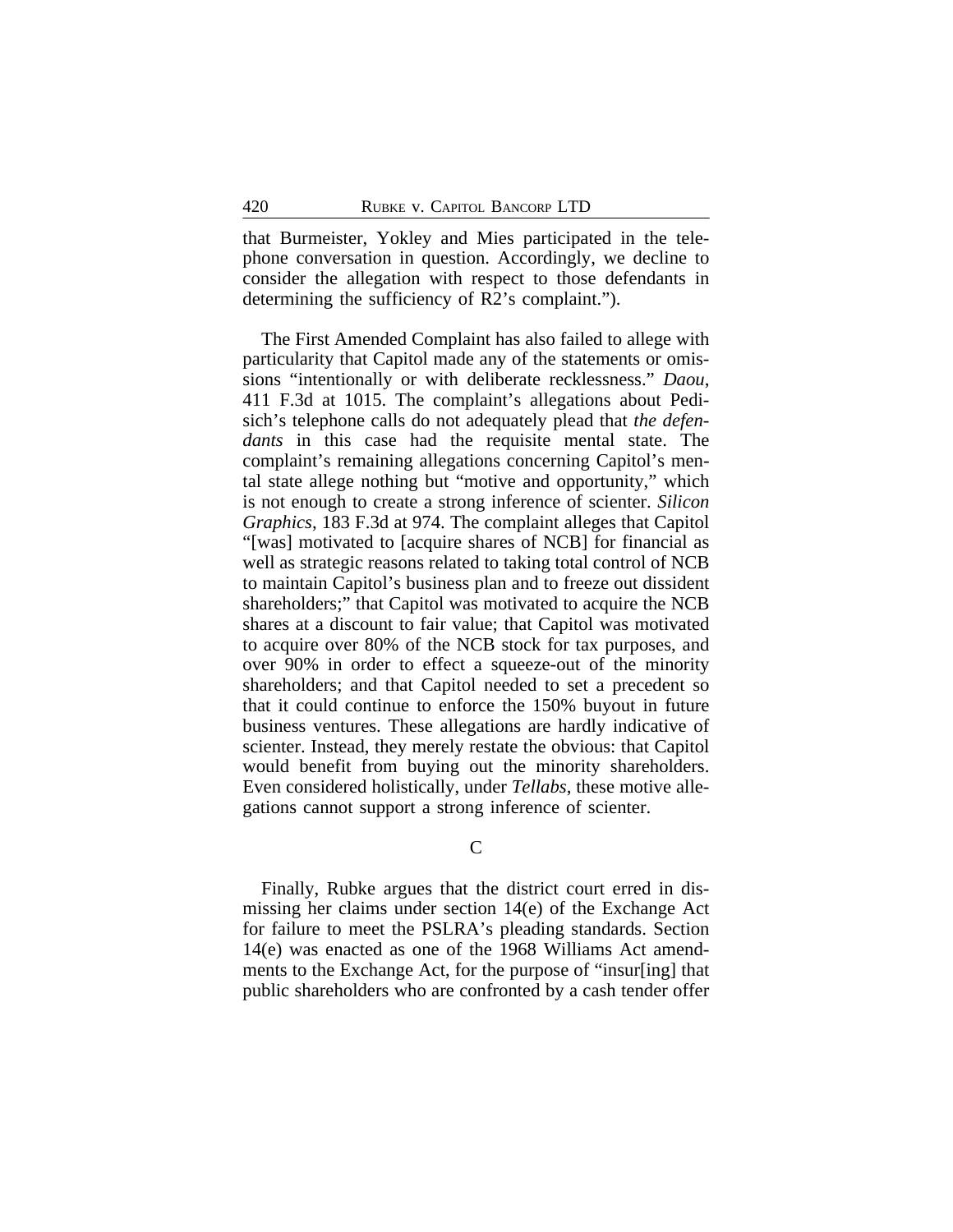for their stock will not be required to respond without adequate information." *Plaine v. McCabe*, 797 F.2d 713, 717 (9th Cir. 1986) (quoting *Rondeau v. Mosinee Paper Corp.*, 422 U.S. 49, 58 (1975)) (internal quotation marks omitted). It prohibits a person from making an untrue statement of material fact or a misleading omission in connection with a tender offer. 15 U.S.C. § 78n(e).

**[17]** We have previously applied the PSLRA's falsity pleading requirement to claims under section 14(e). *Brody*, 280 F.3d at 1005-06. Accordingly, the analysis of Rubke's section 14(e) claims is identical to that of her section 10(b) claims with regard to falsity. As analyzed above, the First Amended Complaint has failed to prove that any of Capitol's alleged misstatements and omissions in the registration document were misleading, and has failed to indicate the facts supporting her "information and belief" that Capitol exhorted Pedisich to call the minority shareholders and make false statements. *See* 15 U.S.C. § 78u-4(b)(1). Thus, her section 14(e) claims are inadequately pled.

### III

**[18]** When a district court dismisses a complaint without leave to amend, we must review for abuse of discretion, *see Gompper v. VISX, Inc.*, 298 F.3d 893, 898 (9th Cir. 2002), and find it "improper unless it is clear that the complaint could not be saved by any amendment." *Livid Holdings*, 416 F.3d at 946. The district court's discretion is particularly broad in cases such as this, where a plaintiff has previously been granted leave to amend and fails to add the requisite particularity to her claims. *See In re Vantive Corp. Sec. Litig.*, 283 F.3d 1079, 1097-98 (9th Cir. 2002). The district court was well within its discretion in dismissing Rubke's claims with prejudice. Rubke failed to cure the deficiencies in her Securities Act section 11 claims and Exchange Act section 14(e) claims after a prior dismissal. Although the district court originally granted Rubke leave to amend her Exchange Act